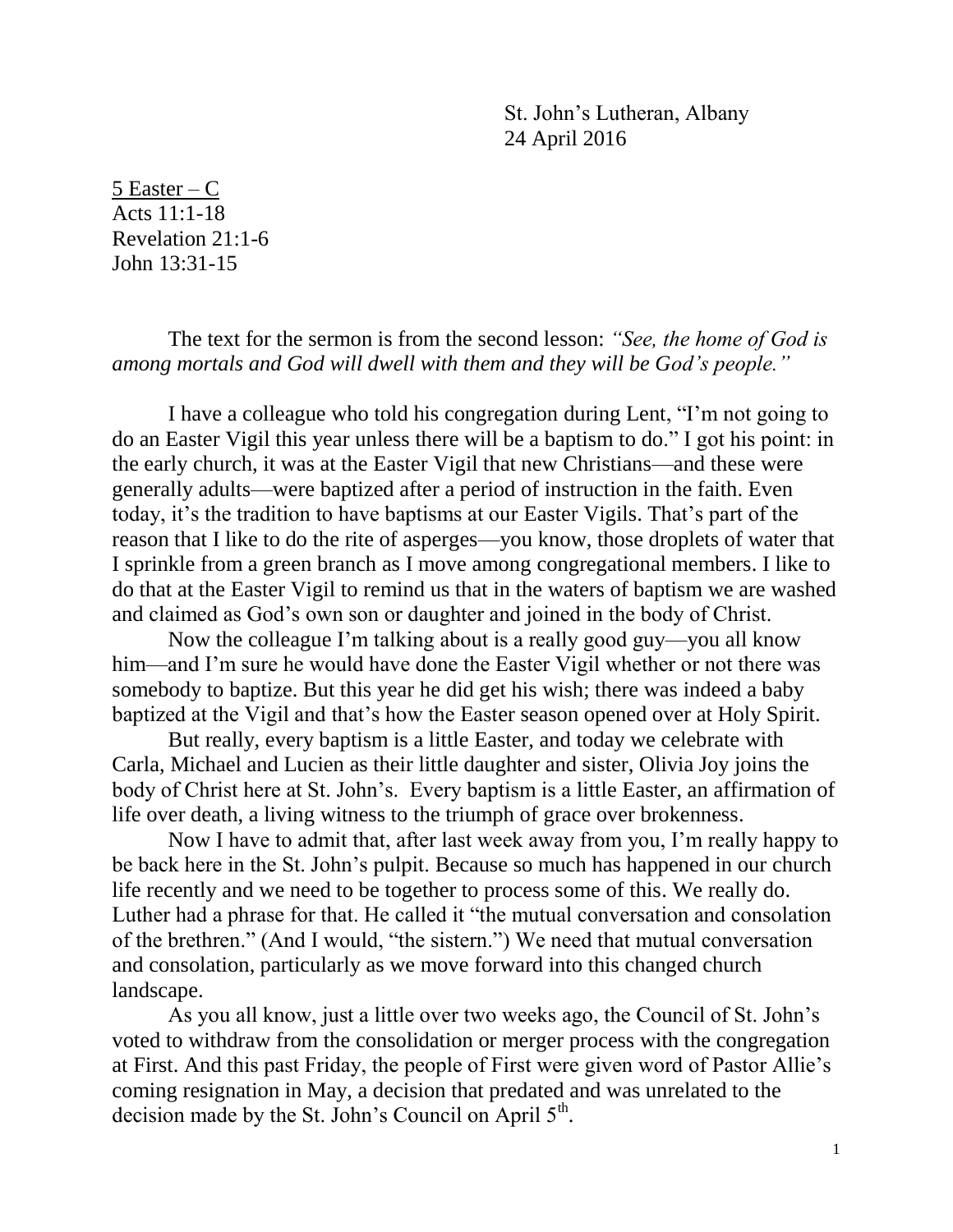All of a sudden the path we thought we were on, the path to a merger with First and the possible future pastoral leadership of Pr. Allie has radically changed. And so it's easy to feel as though all the balls have been thrown up in the air. What's going to happen next? What will we do?

We all know that change is hard. Unexpected change is even harder.

Do you remember the old Mattel toy, the Magic 8 Ball? I used to love my Magic 8 Ball. In case, you don't remember it, it was a black ball, just smaller than a bowling ball and it was used as a fortune telling tool. You asked it a question, turned the ball over and in the little screen on the bottom of it, one of twenty possible answers would appear. It might say "it is decidedly so" or "outlook good" or "you may rely on it" which were always heartening responses to questions such as "Does Billy Turgeon have a crush on me" or "Will Mom let me get my ears pierced at Denby's next Saturday?" But then there were a few troubling answers I didn't want to see. Sometimes the Magic 8 Ball said, "Cannot predict now" or "Concentrate and ask later." Or there was my least favorite response which was "Reply hazy, try again."

Well, guess what? As the body of Christ gathered faithfully here at St. John's, we are in the "Reply hazy, try again" phase of life when it comes to our future and our mission. We are in the "cannot predict now" stage, the "concentrate and ask later" period. And I want to share some very candid thoughts with you in the hope that they can not only be of some comfort, but also of some use and perhaps even some inspiration. You may not like my ideas, but I've been an ordained pastor for twenty-three years, so I'm pretty seasoned by now. And if I know anything, it's that we need always, to trust the Holy Spirit and to be both as smartly creative and completely realistic as we can be. *Trust the Holy Spirit and be smartly creative and completely realistic.* Let's take that as our *modus operandi*. Let's let that be our working method.

So here's a fact: Every congregation has a life-cycle. And all kinds of demographic factors affect how that life-cycle is shaped. But when a congregation is beginning to decline in membership, when members feel stressed and overworked, when "burn-out" begins to threaten because the congregation is still trying to do all the mission work and activities it did before when it had a larger membership, that's a really, really critical period. That's the time to really pause and take stock. Because one of two thing can happens then:

The first thing is that the congregation continues its decline until—no surprise here—it needs to shuts its doors. The second--and I'm sorry to say, this is a more rare thing—the congregation finds a way to radically re-invent itself.

Now—understand that with or without the congregation of First in partnership with St. John's, we are at this critical point. Yes, it *is* a scary point. But if we trust the Holy Spirit and are smartly creative and completely realistic remember, that's our *modus operandi*--then it can also be a *very, very* creative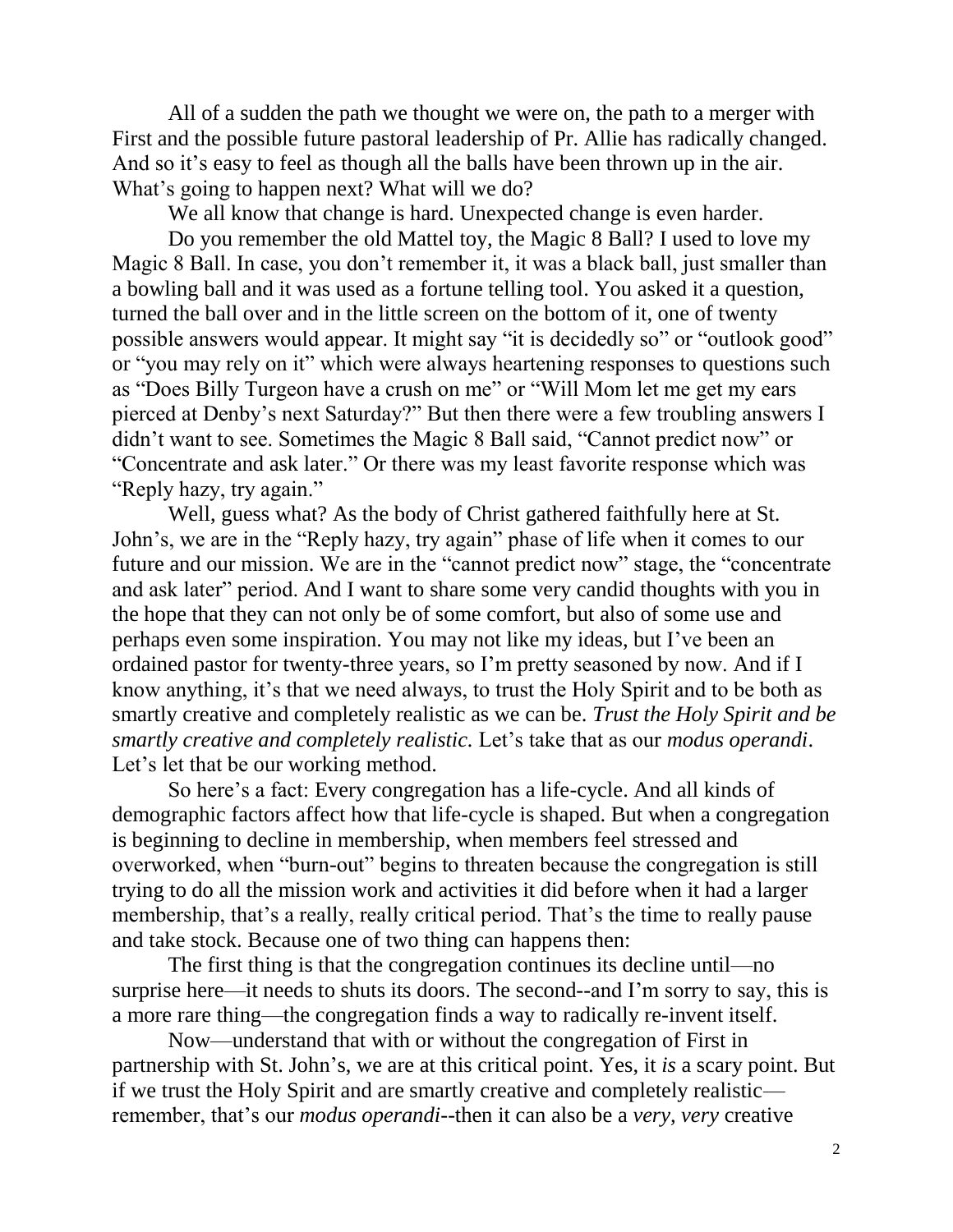point. And to be honest, it may actually be easier for St. John's on its own to discern a vision than to try to do that while in the midst of an unwieldy and potential troubling merger or consolidation—which was why the Council reached the decision it did on the April  $5<sup>th</sup>$ .

Now truthfully, I'm mostly certain that God is not calling us to keep the doors open at St. John's just because we love the building or because our kids were baptized here or because it's close to where we live. Rather, I think God is less concerned about the building of St. John's and more about the people who are in it. And so we have the opportunity now to ask ourselves: what are the people of St. John's going to do that will most benefit the spread of the gospel of God's love?

Remember how I said that "Trust the Holy Spirit and be smartly creative and completely realistic" is our *modus operandi*? Well then, *What are the people of St. John's going to do that will most benefit the spread of the gospel of God's love?* needs to be our guiding premise. It's the first and most important question to ask and to ask again and again and again and again.

So let me give you some examples of things we can brainstorm about in the weeks and months ahead. If you don't like any of these ideas, don't shoot the messenger. Instead, just remember the guiding premise: *What are the people of St. John's going to do that will most benefit the spread of the gospel of God's love?*

Ground yourself in that question before you quarrel with any proposals that may try to answer it. And remember our *modus operandi*: "Trust the Holy Spirit and be smartly creative and completely realistic."

So, to begin: a few weeks ago, ELCA Mission Investment Fund Church Building Consultant Jeff Spann had a conference call with the building workgroup when First and St. John's were still talking about consolidation. One of his suggestions was that we try to sell both buildings, do some demographic studies and potentially rent or buy worship space in an area where there is an actual potential for growth—and honestly, that's not right here where we are.

The Rev. Norma Malfatti, Director for Evangelical Mission in our Synod, met with Pastors Allie and Dave Preisinger and me several weeks ago. She handed out fourteen different maps of the one-and-a-half mile radius around all the three congregations of First, St. John's and Holy Spirit. The prospect for outreach to the areas surrounding St. John's and First? Not good. Not good at all. So honestly when it comes to answering the question *What are the people of St. John's going to do that will most benefit the spread of the gospel of God's love?*, staying put is maybe not a very good option.

Well, we don't like the idea of not staying put. Of course we don't! We love it here. And look at Rensselaer and Columbia counties! They've got thirteen Lutheran churches with open doors. So what if we're a declining congregation. Nobody is closing up shop across the river! Why should we?